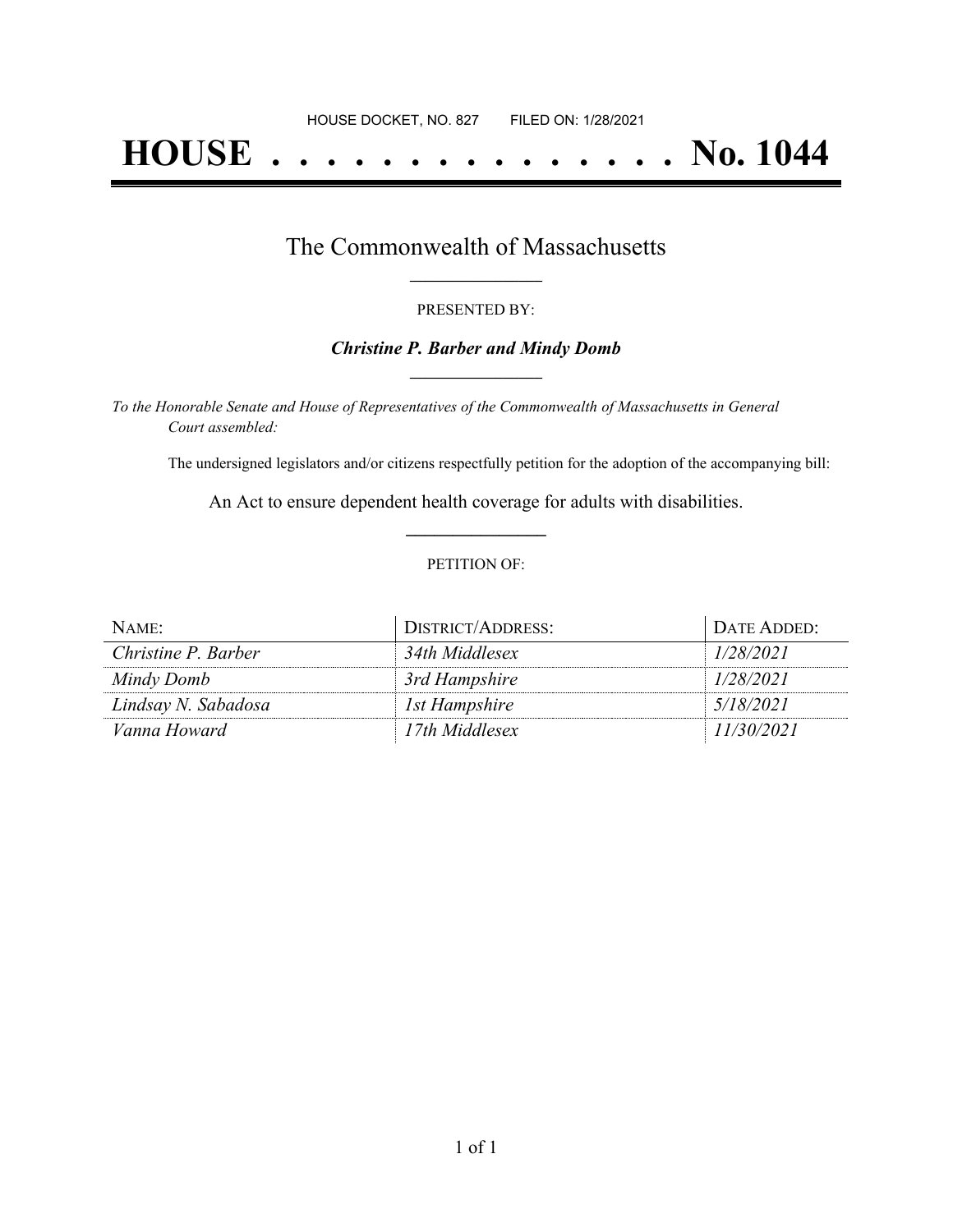## **HOUSE . . . . . . . . . . . . . . . No. 1044**

By Representatives Barber of Somerville and Domb of Amherst, a petition (accompanied by bill, House, No. 1044) of Christine P. Barber and Mindy Domb relative to dependent health insurance coverage for adults with disabilities. Financial Services.

### [SIMILAR MATTER FILED IN PREVIOUS SESSION SEE HOUSE, NO. *912* OF 2019-2020.]

## The Commonwealth of Massachusetts

**In the One Hundred and Ninety-Second General Court (2021-2022) \_\_\_\_\_\_\_\_\_\_\_\_\_\_\_**

**\_\_\_\_\_\_\_\_\_\_\_\_\_\_\_**

An Act to ensure dependent health coverage for adults with disabilities.

Be it enacted by the Senate and House of Representatives in General Court assembled, and by the authority *of the same, as follows:*

| SECTION 1. Subdivision (P) of section 110 of chapter 175 of the General Laws, as |
|----------------------------------------------------------------------------------|
|----------------------------------------------------------------------------------|

2 appearing in the 2016 Official Edition, is hereby amended by inserting after the word "age", in

3 line 463, the following words:-

4 or without regard to age, so long as the dependent, who is covered under the membership 5 of his parent as a member of a family group, is mentally or physically incapable of earning their 6 own living due to disability.

7 SECTION 2. Section 4T of chapter 176G of the General Laws, as appearing in the 2016 8 Official Edition, is hereby amended by inserting after the word "age", in line 6, the following 9 words:-